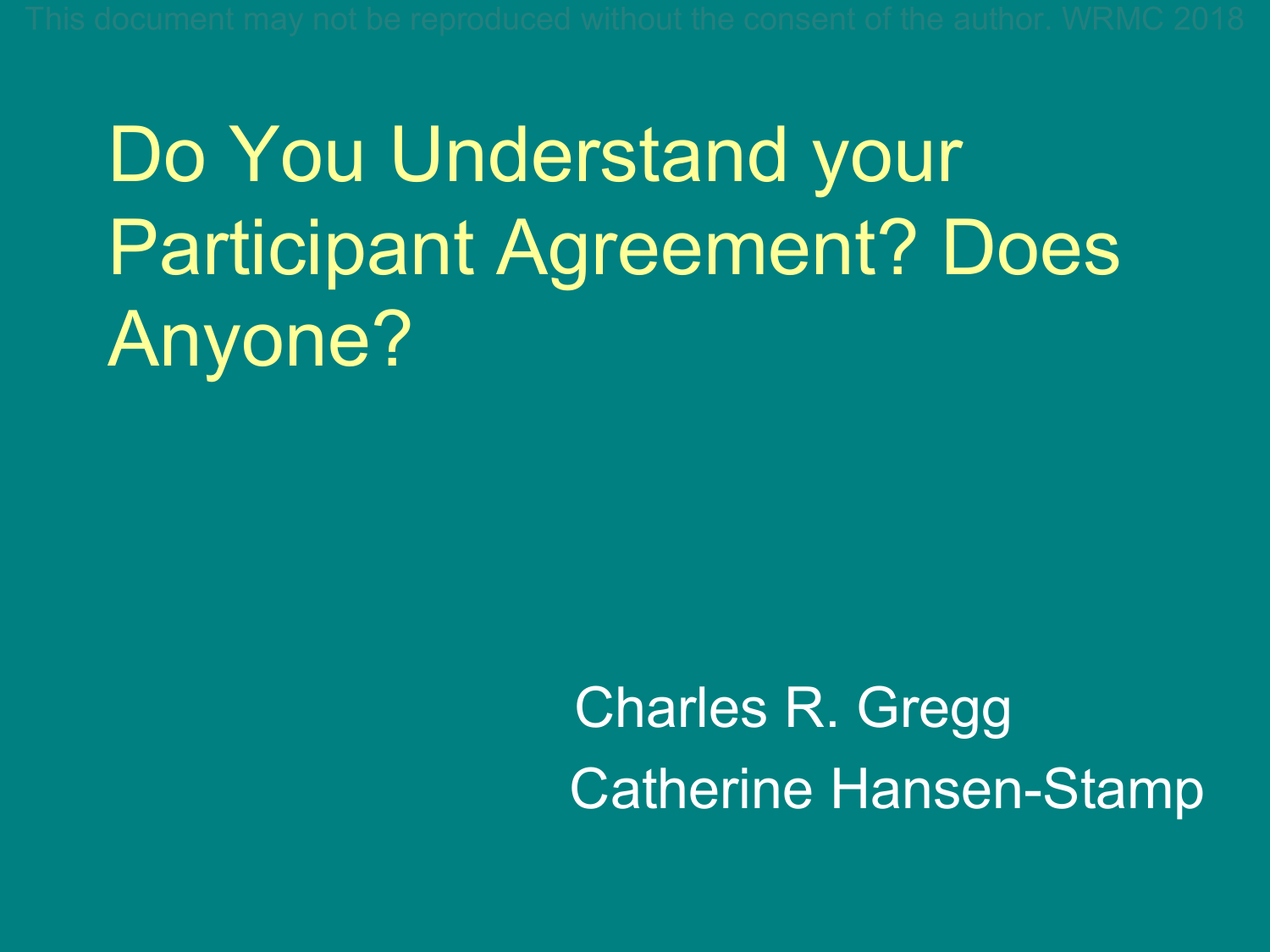IMPORTANT: The following is intended to be general information only – not specific legal advice. Consult with competent counsel familiar with your organization and the laws pertinent to its operations.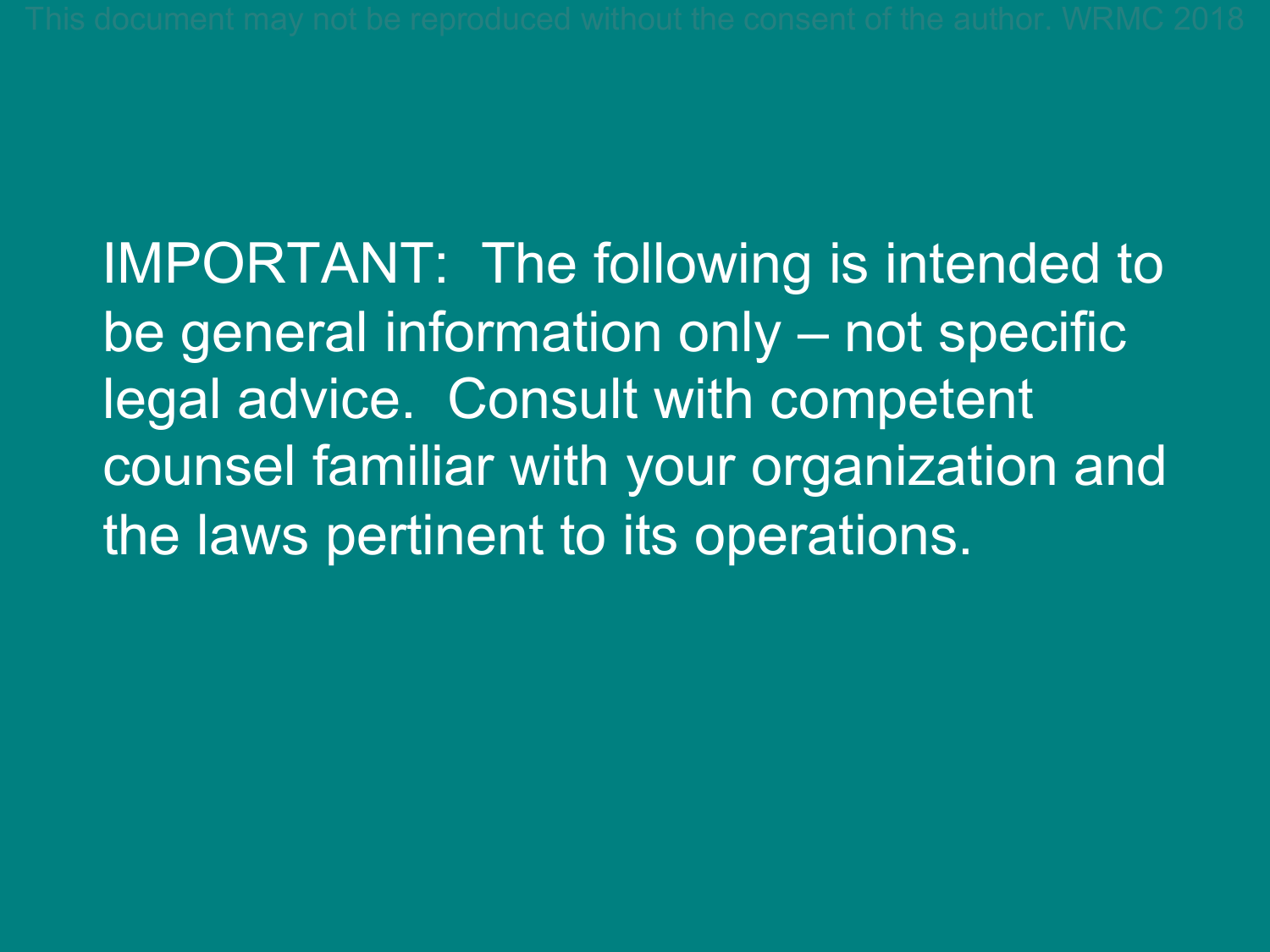### Why a Participant Agreement?

It can provide important information to your participants and parents.

It can significantly shape your duty of care to participants, and your exposure to liability, including for negligence.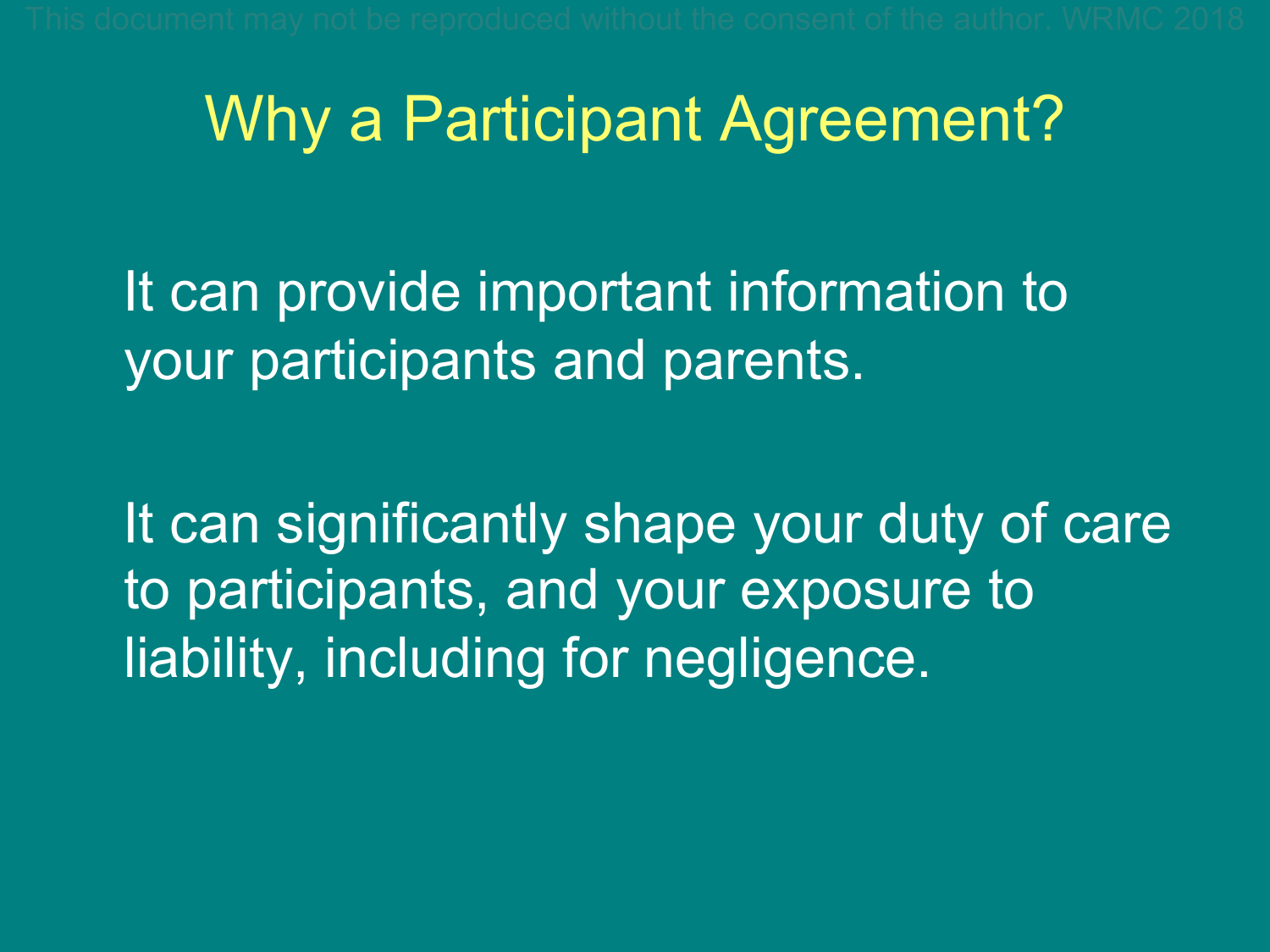### The Agreement in Perspective:

It is only one part of your risk management plan.

It is not a "cure-all".

Your focus must always be *a quality program.*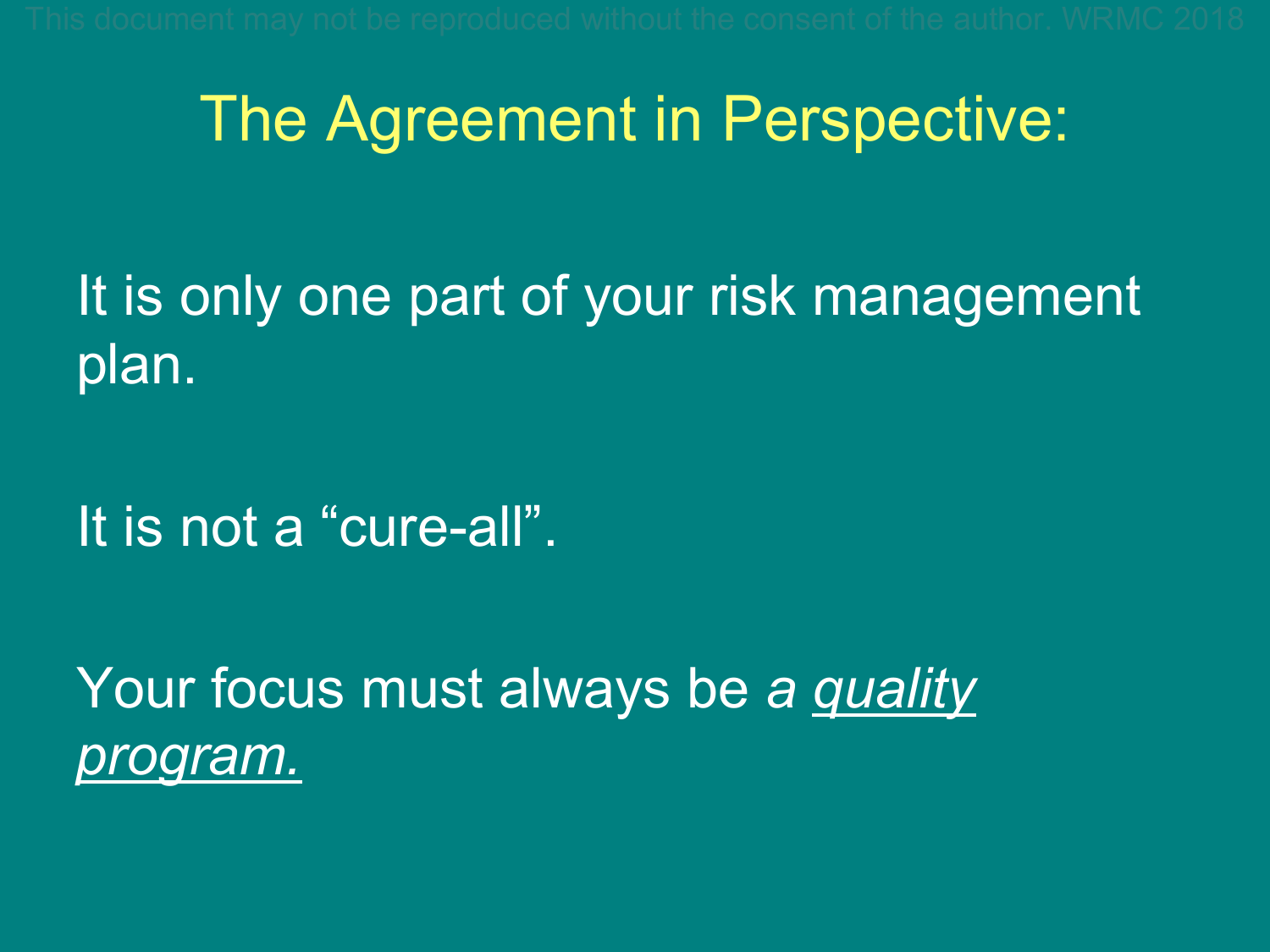Negligence Revisited: Elements of a claim of negligence:

A legal duty – to protect others from unreasonable risks of harm.

A breach of the duty.

A loss, resulting from the breach.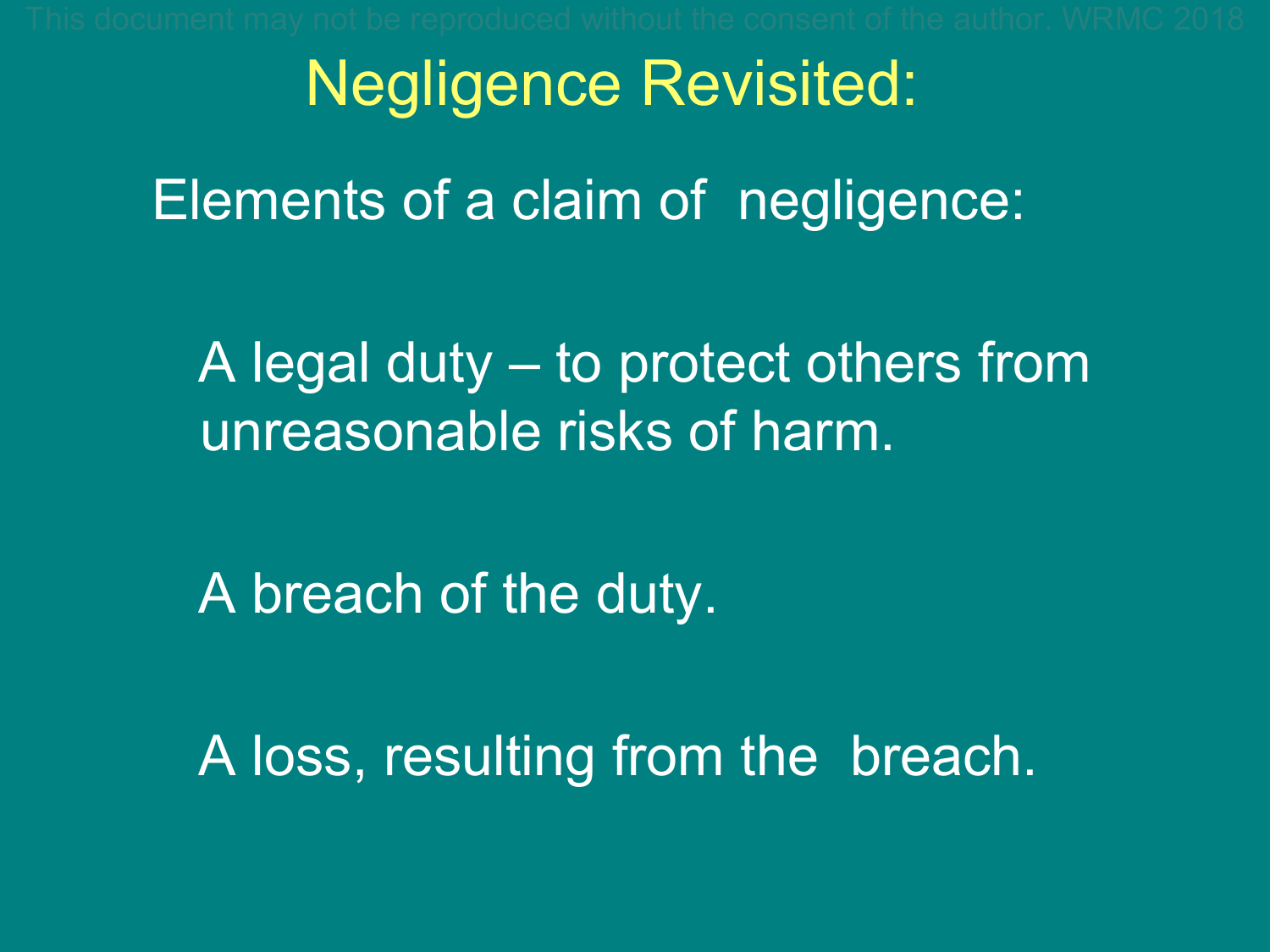#### Protection from Claims of Negligence:

Run a good program.

Reduce or eliminate the key element of negligence -- a legal duty.

Duty is the key. No duty? No negligence.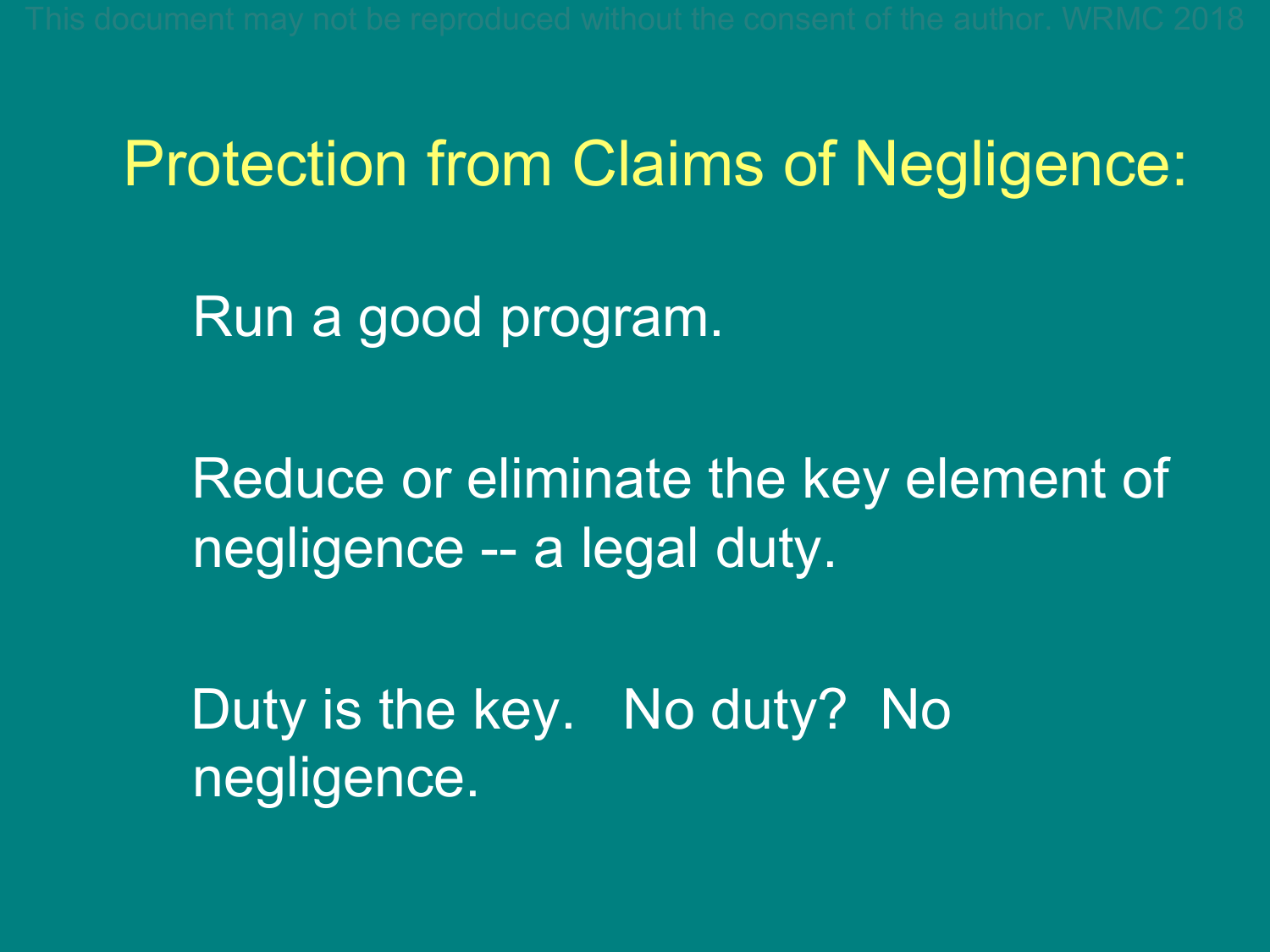### Your Duty of Care:

To protect your participants from unreasonable risks of harm.

A jury will be asked: did you act as a reasonably prudent person would have acted in the same or similar circumstances? ("Reasonable care".)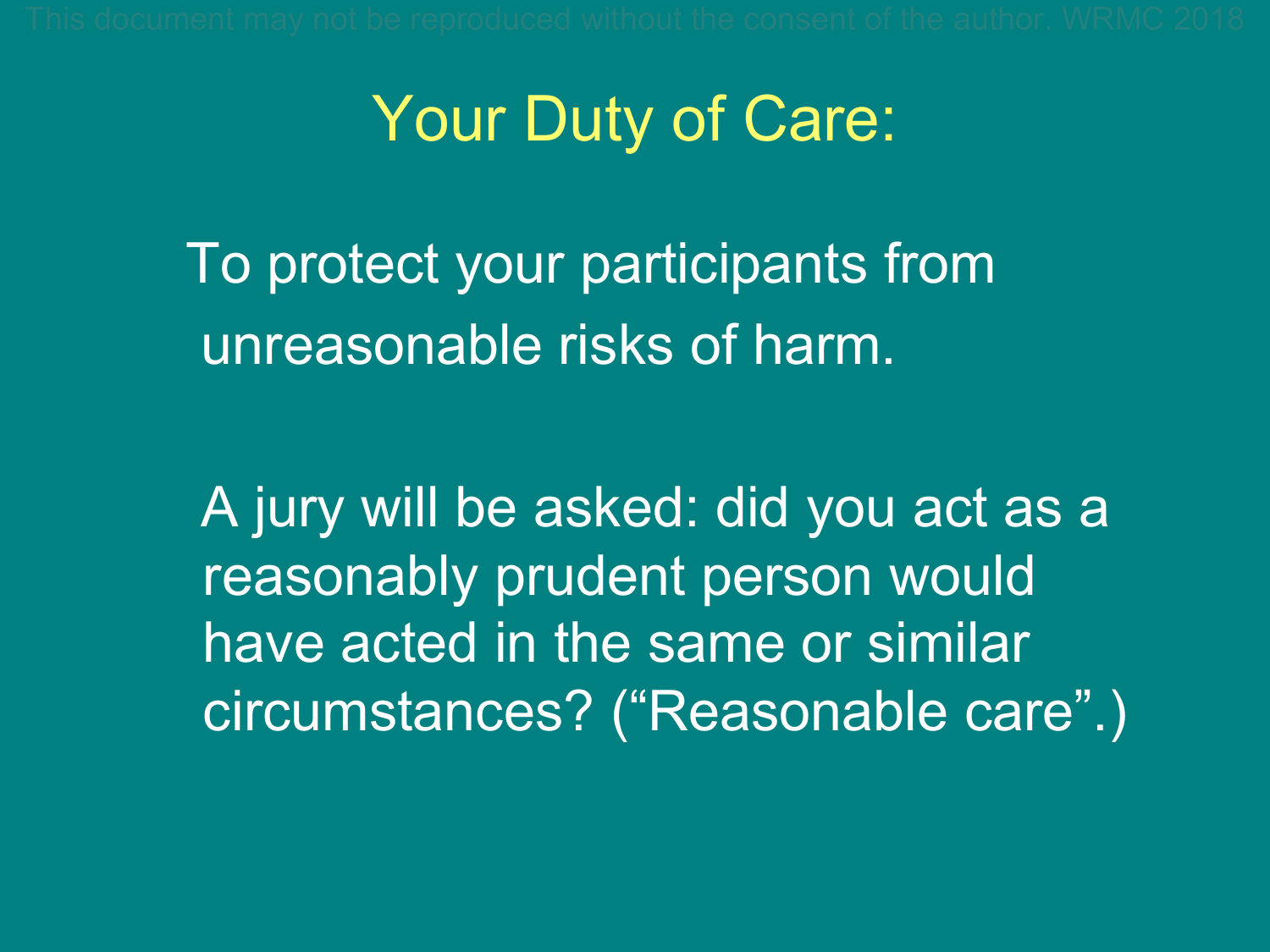#### Factors Affecting the Duty Owed (defenses):

Inherency of the risk (Primary Assumption of the risk).

Assumption (including Secondary) of Risk.

Release (in advance) of a claim of loss.

(These will be a part of your Agreement)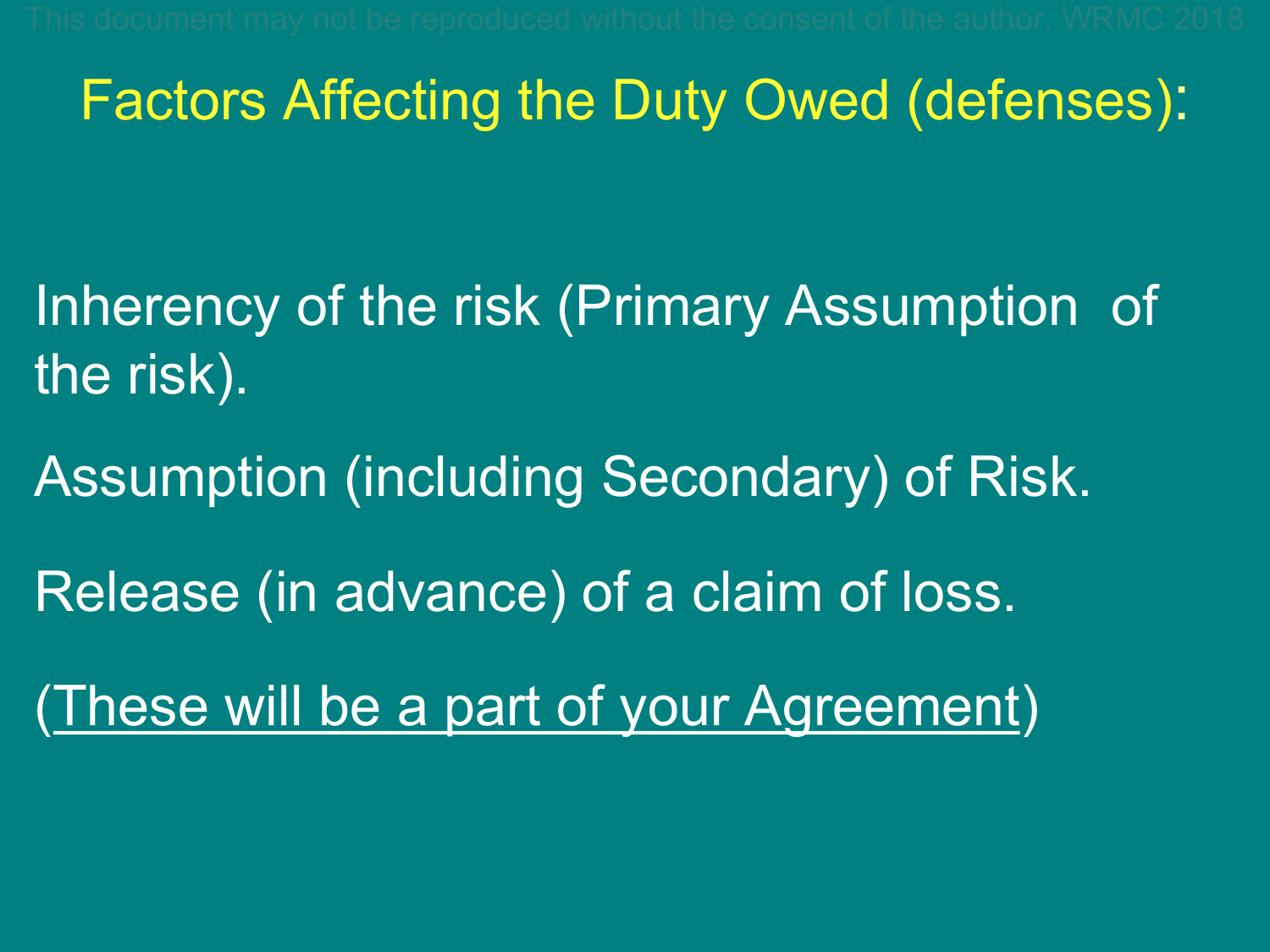### Elements of a Participant Agreement:

#### 1. Title

2. Intro and Identification of parties

3. Consideration

4. Description of activities and risks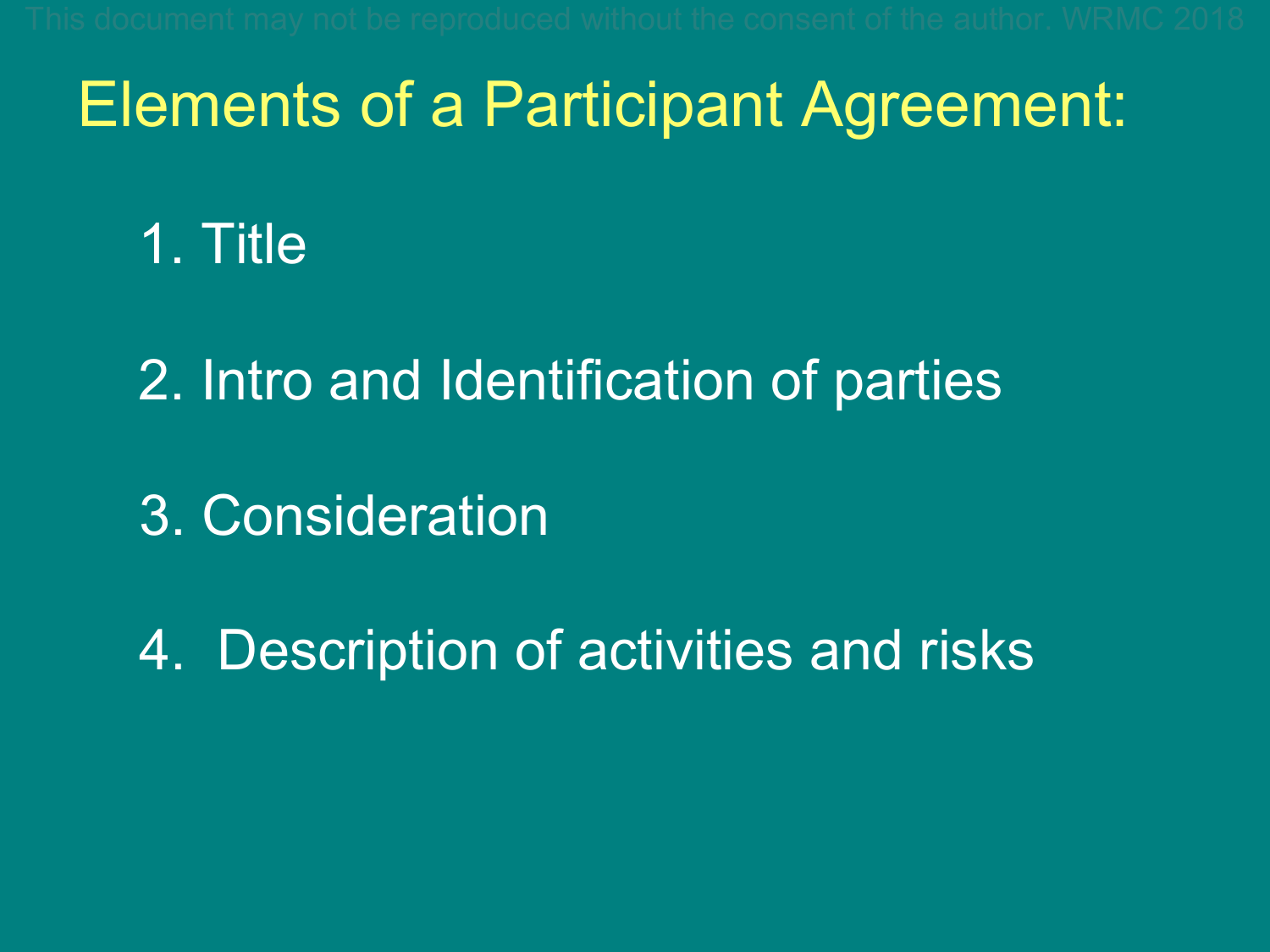### Elements, continued:

5. Acknowledgment and assumption of inherent and other risks

6. Release of claims (of whom, for what?)

7. Indemnity (a promise to protect another from future loss or liability)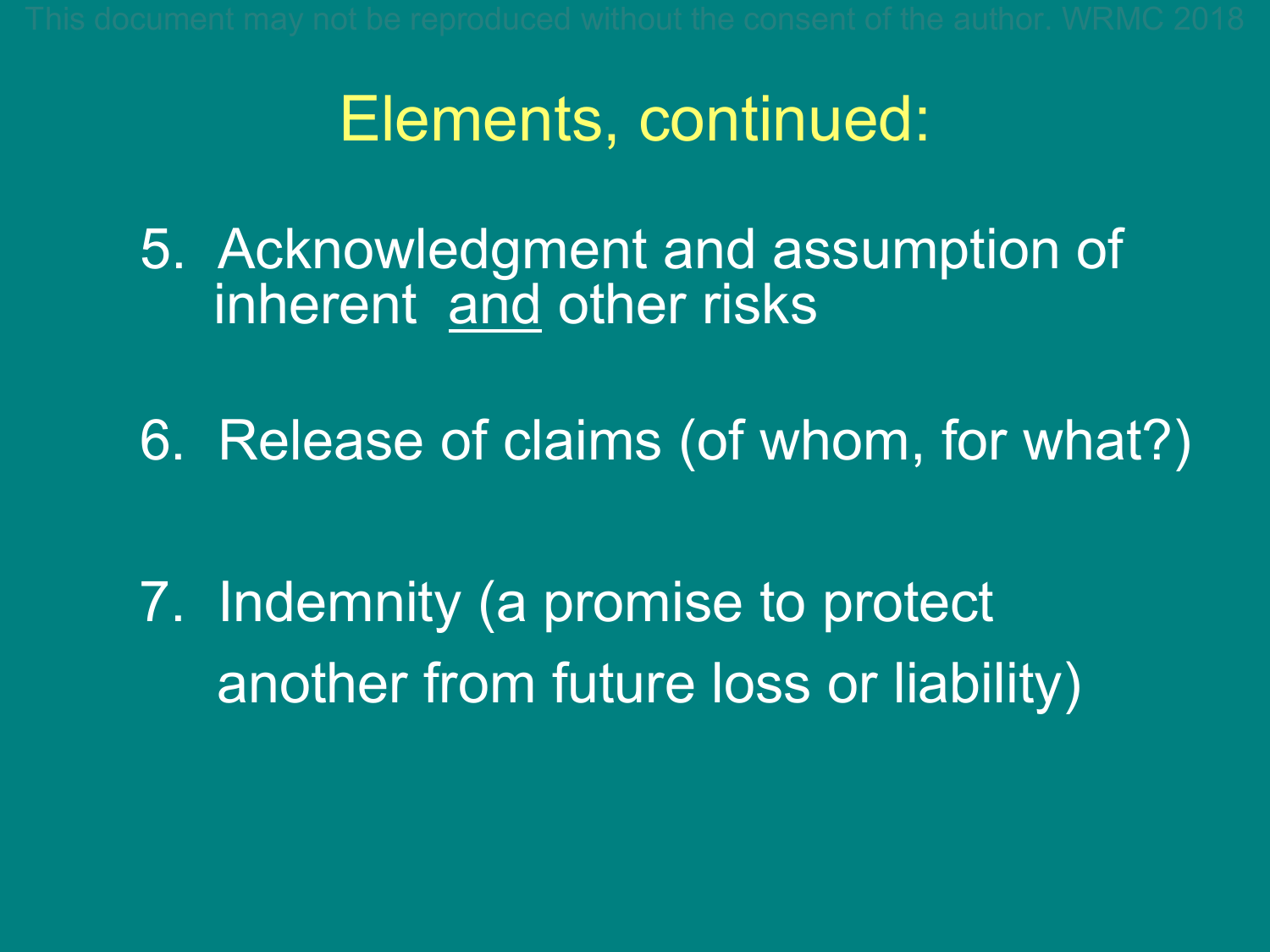### More Elements:

10. Other provisions (media, ADR, venue, applicable law, medical consent, partial invalidity, duration, etc).

11. Additional info? Age, contact info, etc.

12. Signature(s)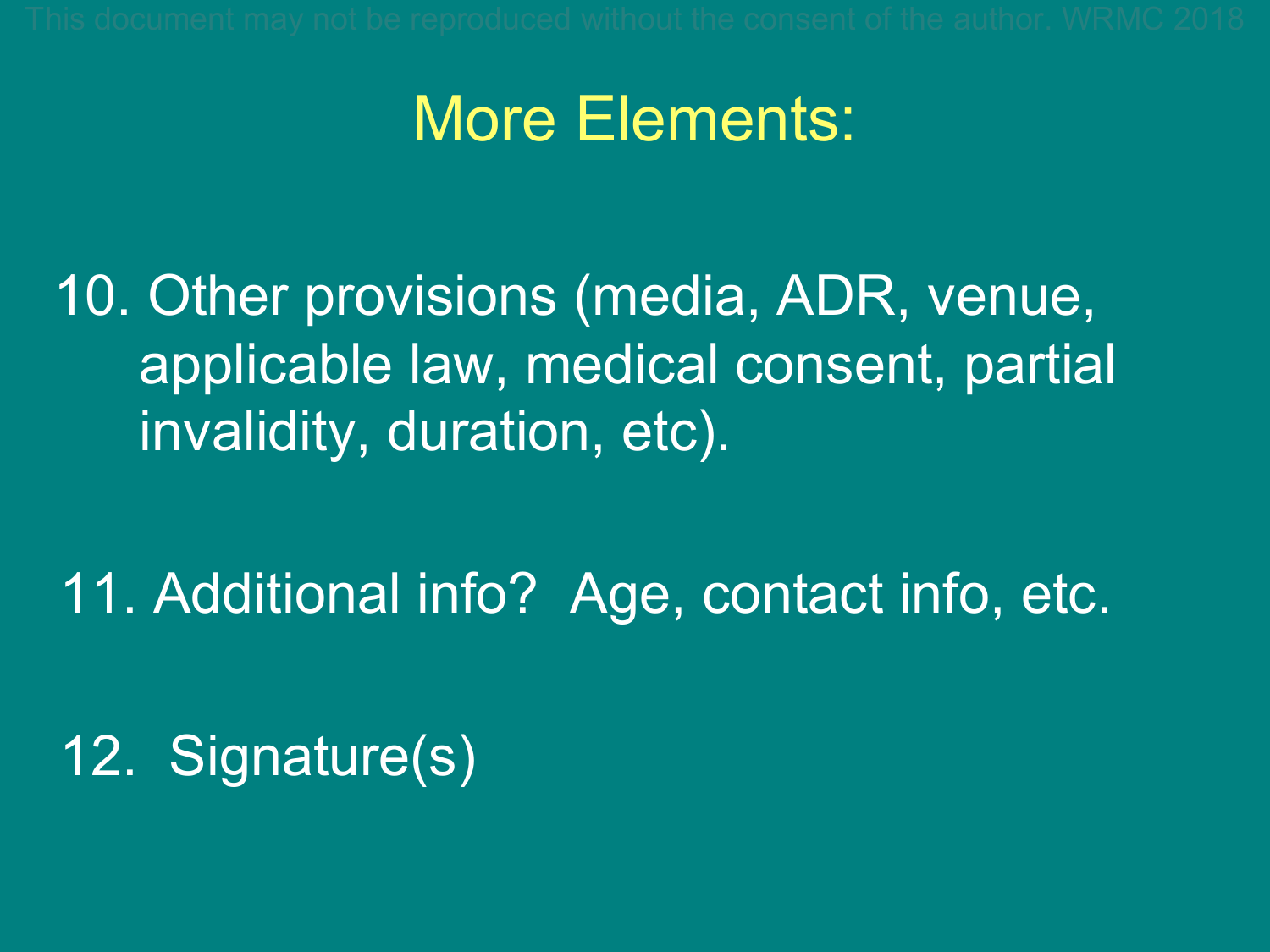### What is a Release?

An agreement, excusing liability, in advance, for future wrongs.

It can stand alone, or be part of a larger document (a Participant Agreement, for example) which may include a release and other key provisions.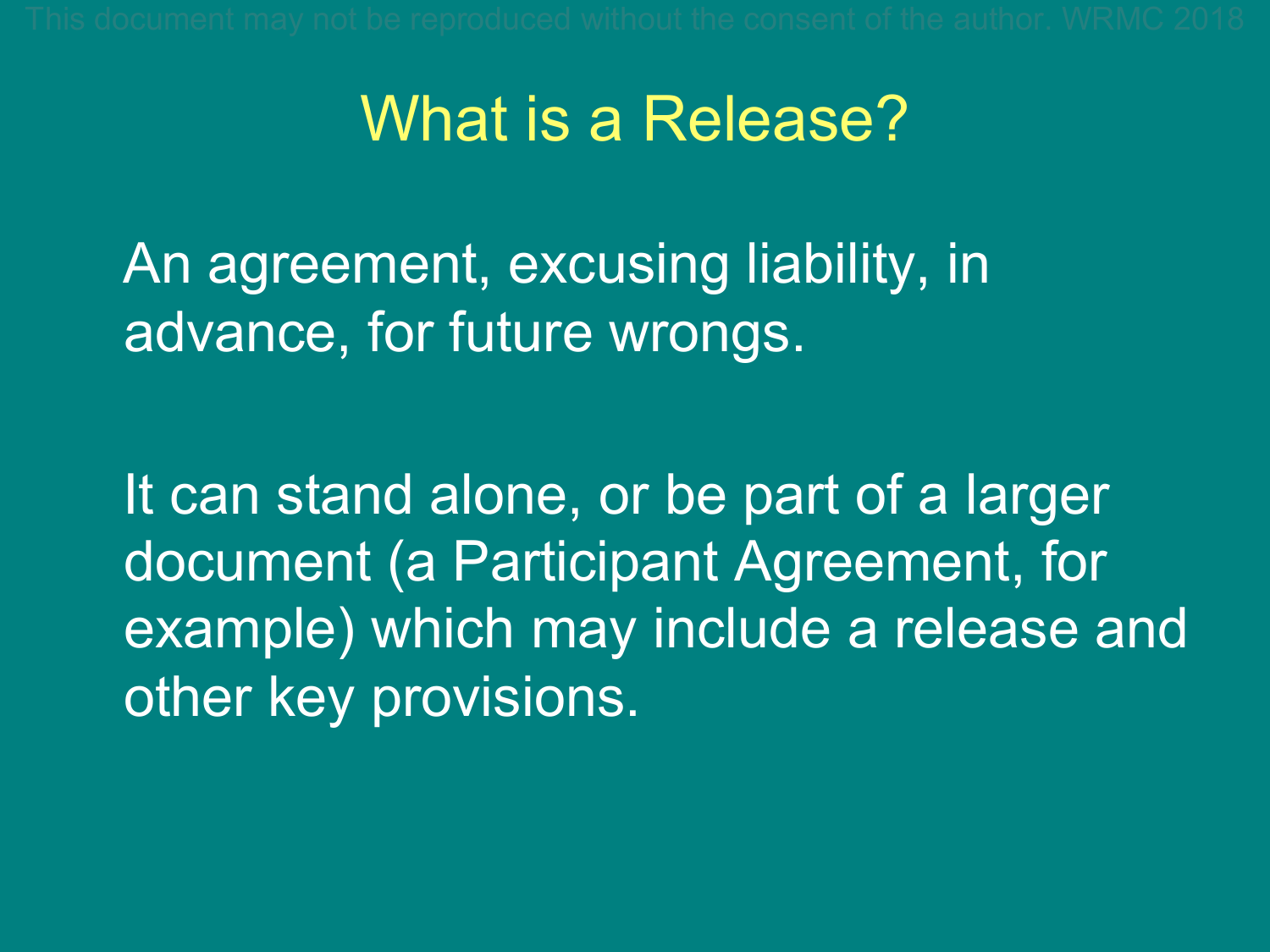### Who Agrees to Release?

1. Participants who might get hurt or suffer other loss.

2. Parent or guardian (other?) for self and for a minor child.

3. Others - staff (for off duty activities), volunteers, contractors?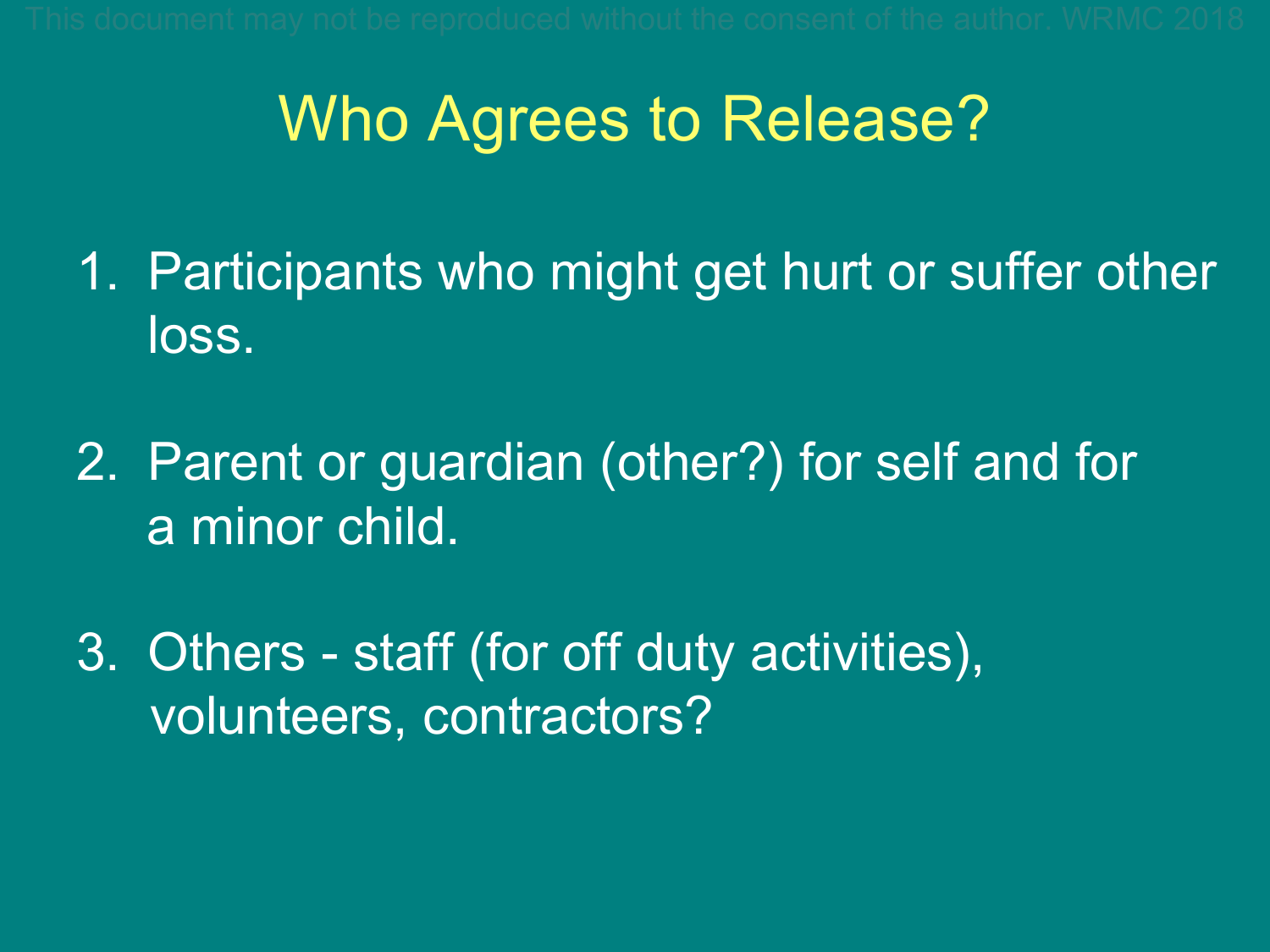# Who is Being Protected/Released?

- All who need protection from claims, including (e.g.):
	- 1. The organization (and any dba, related or parent co., etc.), its owners, staff...
	- 2. Owners of the premises?
	- 3. Contractors? Volunteers?
	- 4. "All persons associated with…" (No!)
	- 5. Other participants? (No!**)**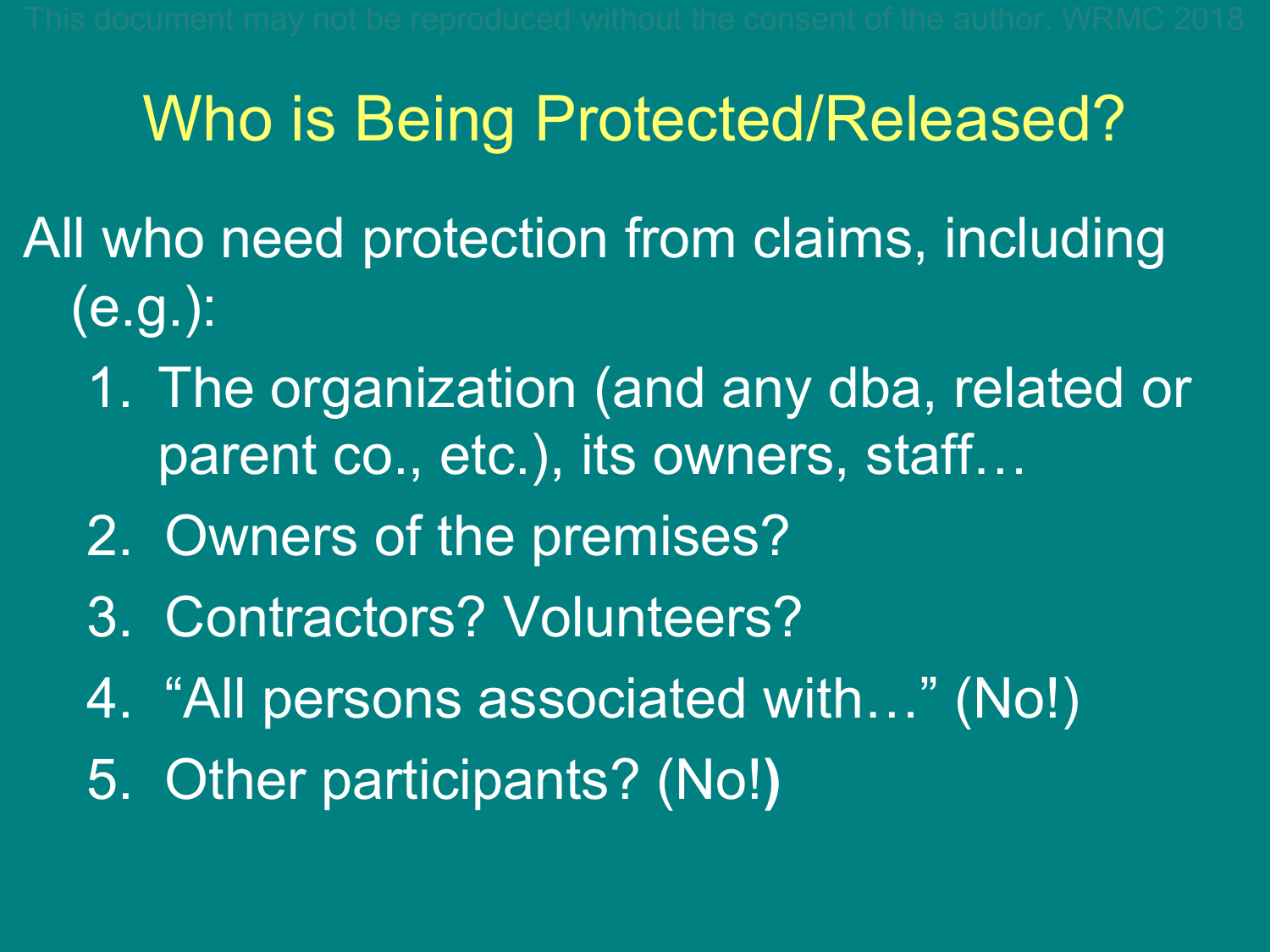#### Ethical Issues

Why does/should the law allow a party to be excused for hurting another?

Why does/should the law allow a parent to release a child's claim?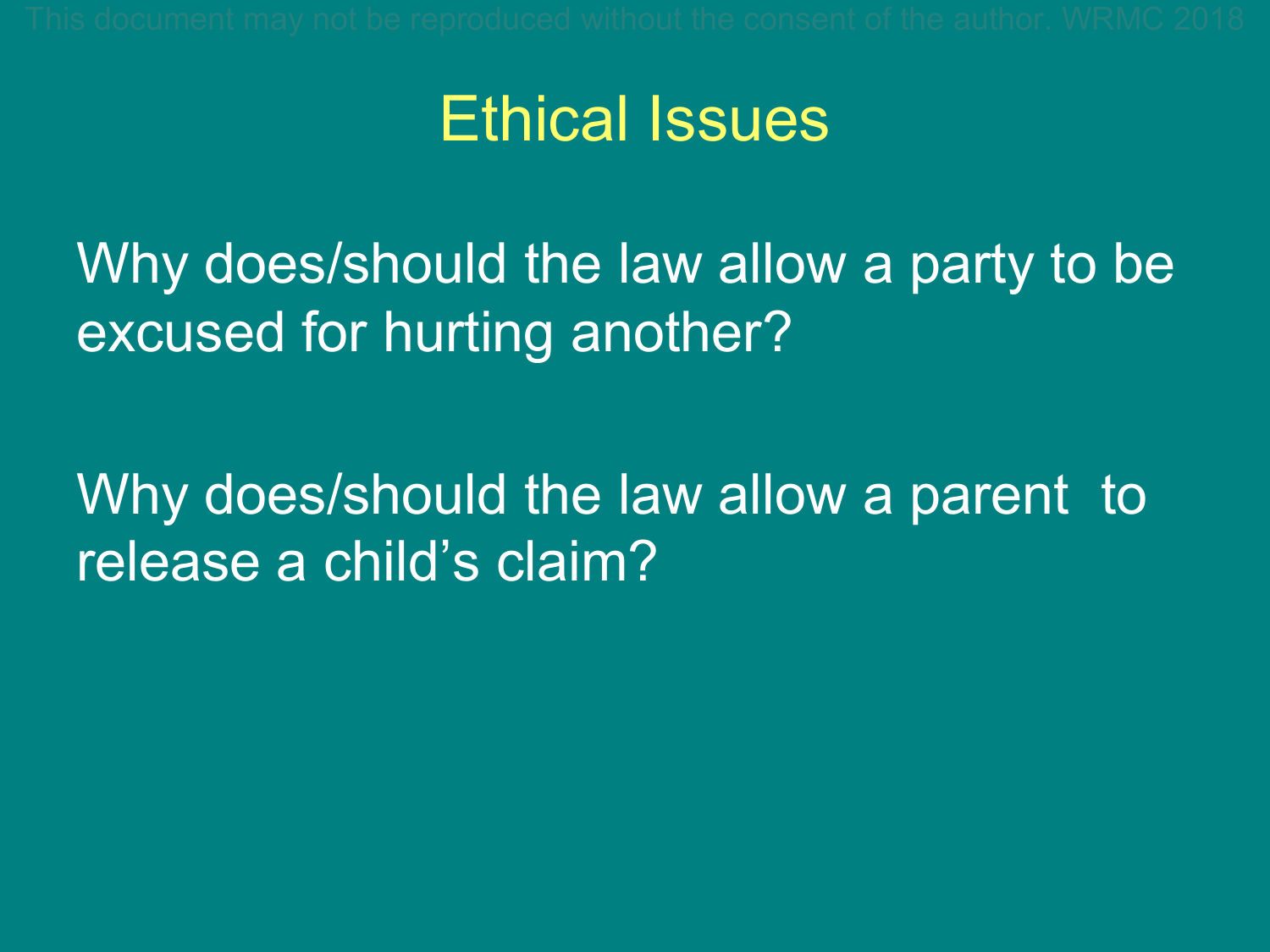# Is a Document containing a Release of Negligence Claims Enforceable?

- 1. Yes, in all but a few states. Rarely, for reckless or intentional wrongs; likely not for strict liability.
- 2. Not if agreed to by a minor, and, in most states, not by a parent or guardian on behalf of the minor.
- 3. Use at your peril if not prepared for your program in consultation with competent counsel.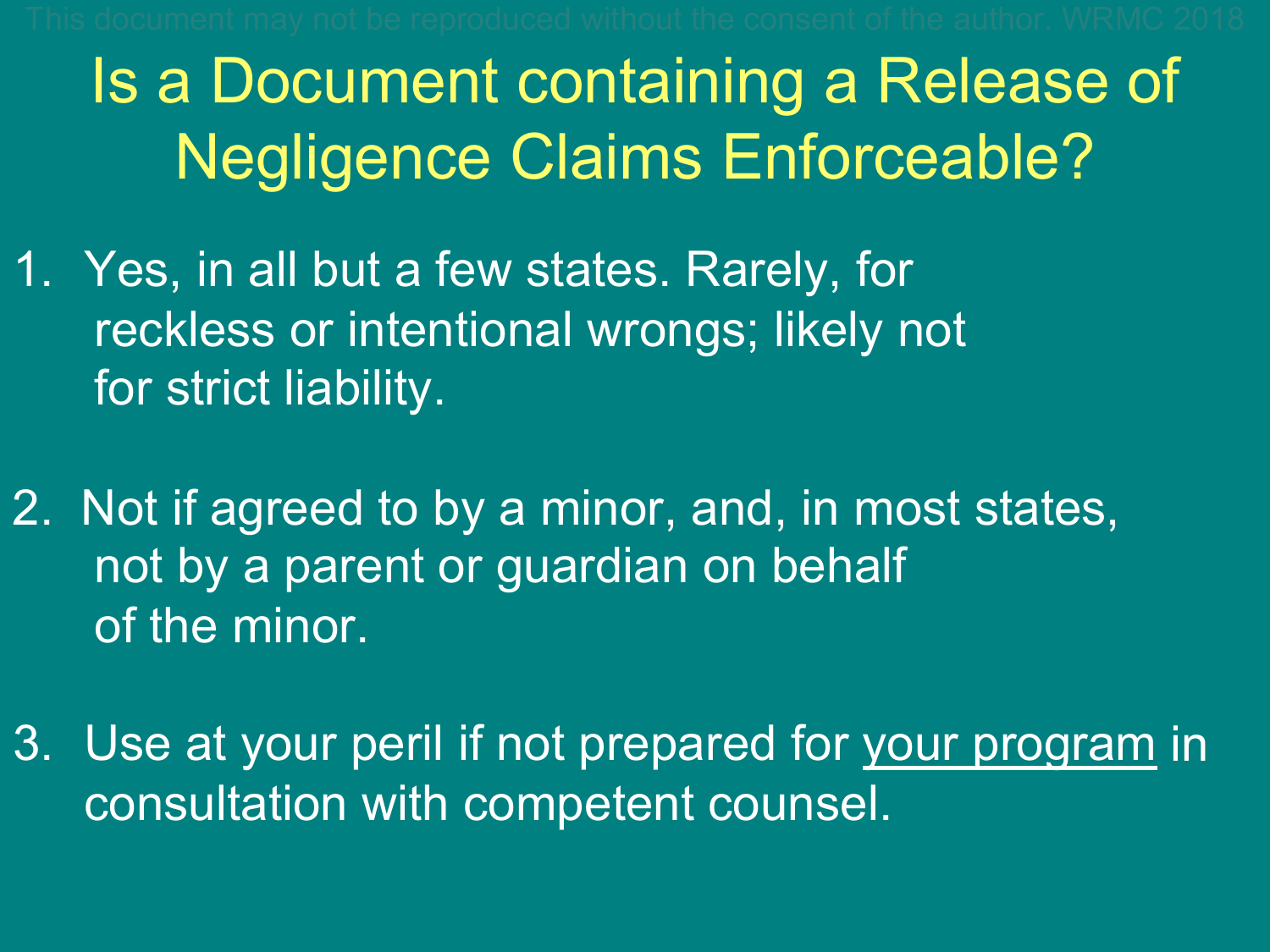### Enforcement issues - Content

- 1. Elements of a legal contract (mutual assent, no coercion, consideration, competency, legal purpose
- 2. Rules of strict construction (exculpatory language)
- 3. Conforms to general rules re exculpatory agreements: fairly entered into, clear and unambiguous, not against public policy/no public duty.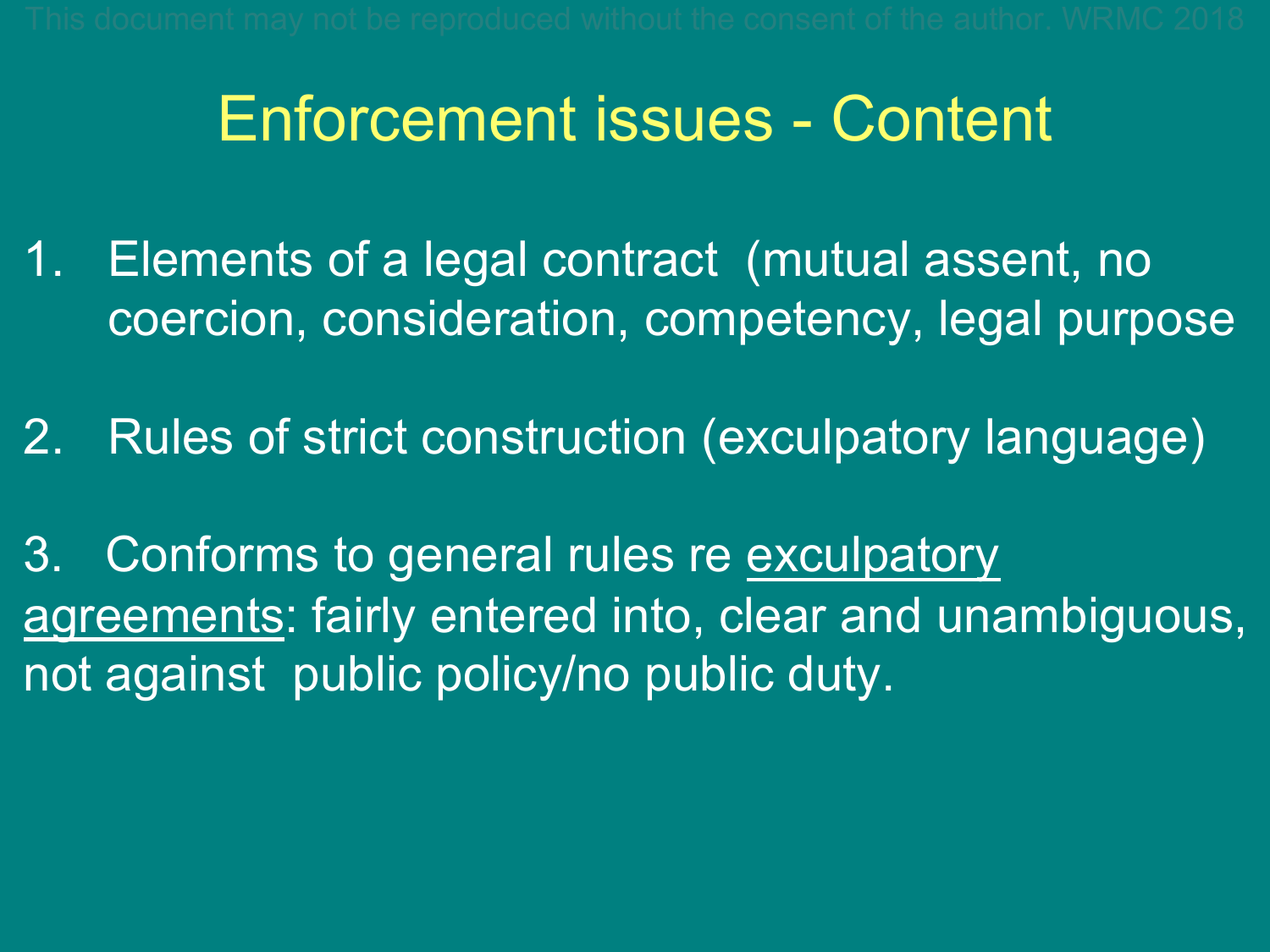### Enforcement issues - Presentment

- 1. Misrepresentations/fraud
- 2. Forgeries
- 3. Readability
- 4. Translations
- 5. E-signing
- 6. Federal VAR issues/requirements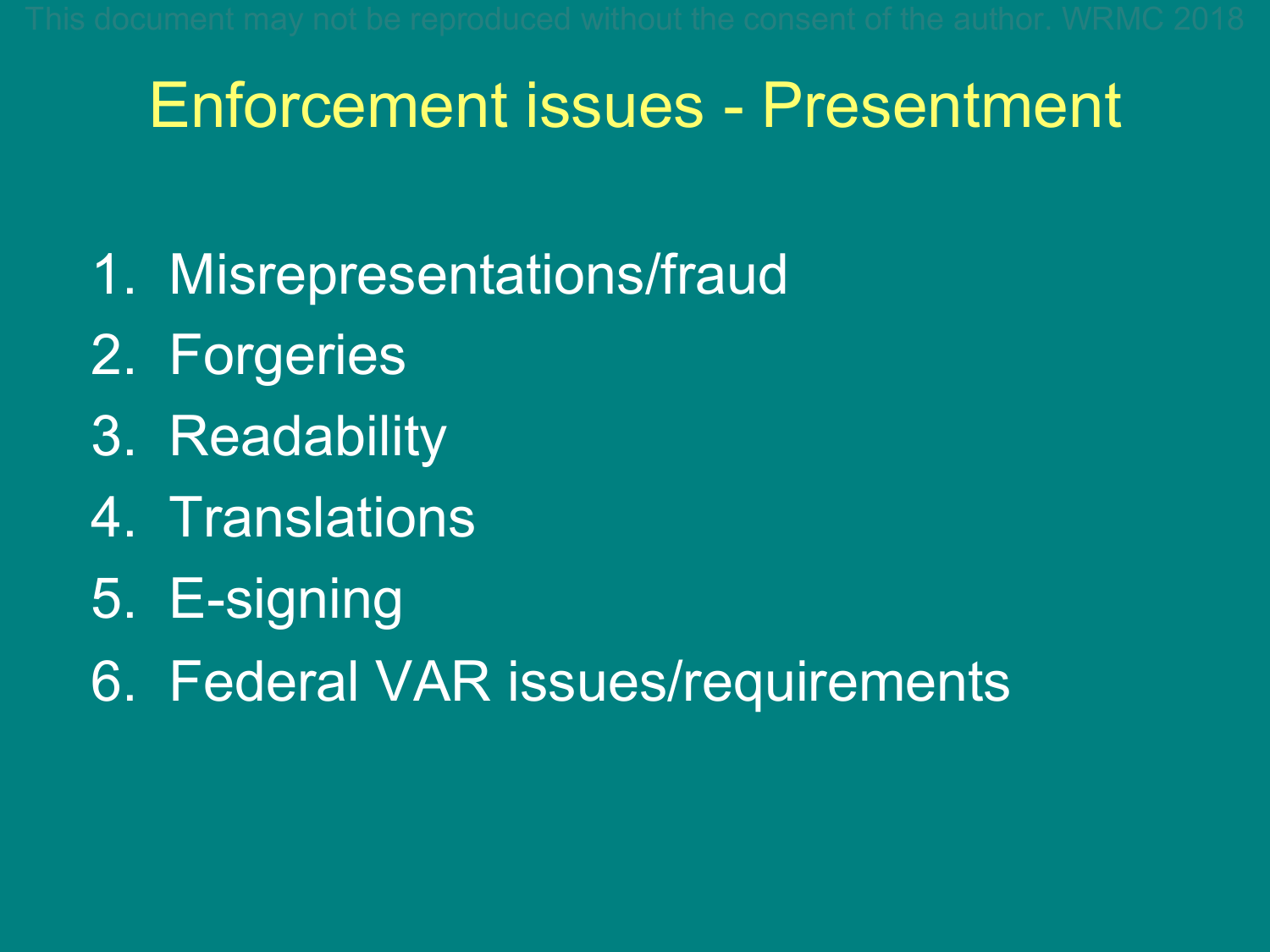# Common Complaints:

- "The agreement is too long, scary, unfair".
- "The release encourages carelessness".
- "May I make changes?"
- "Your staff member said (the agreement) isn't worth the paper it's written on".
- "May my teacher/best friend's mother sign?"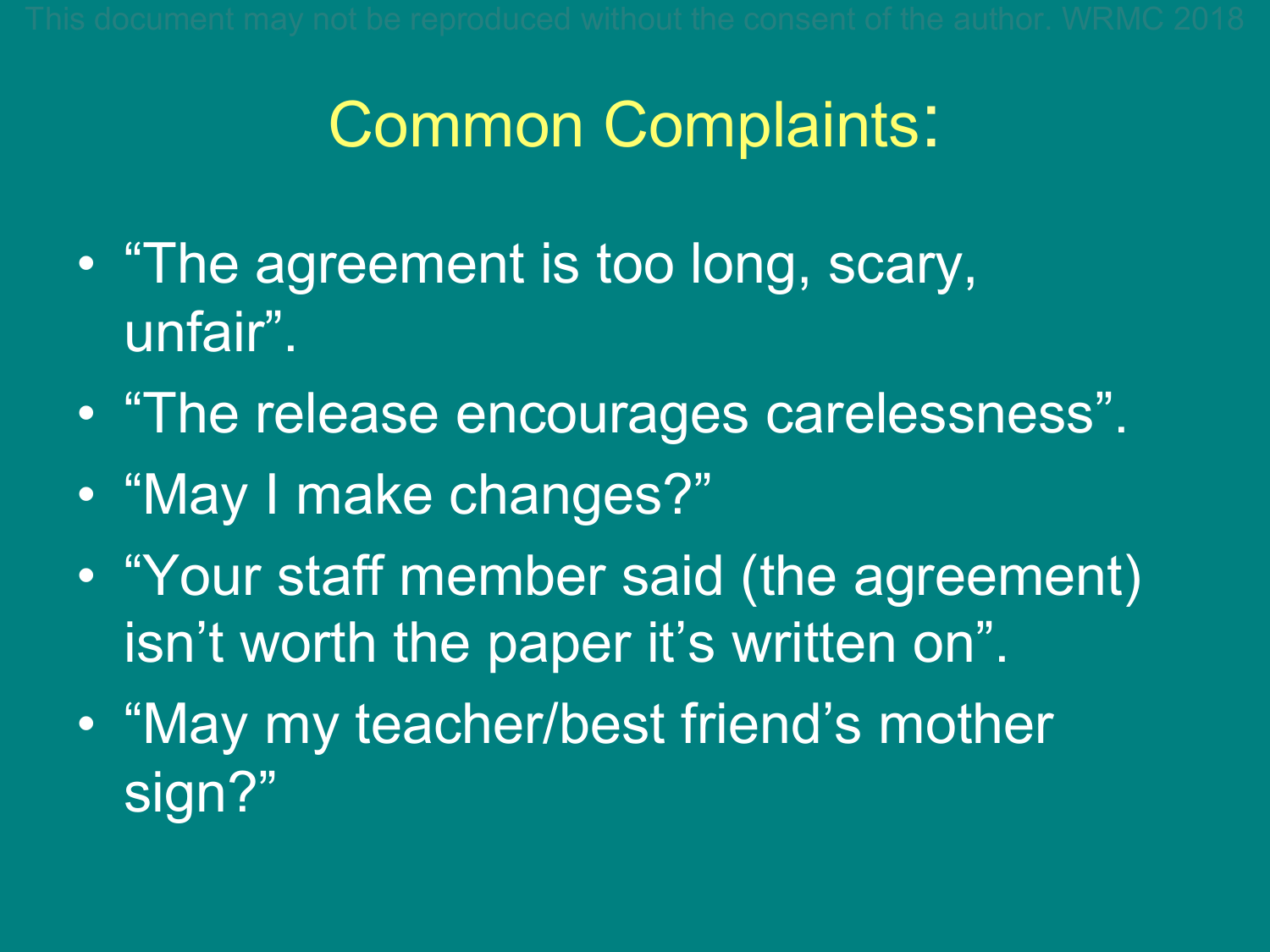### Some Problem Language:

- "There are inherent risks…which I assume..and for claims relating to which I release (the organization, etc)…"
- "(Organization) has made every effort to assure my safety."
- "(Organization, etc) shall not be liable…unless the loss is the result of the negligence of such persons"
- "I release claims from activities on or related to the activity (to enrollment).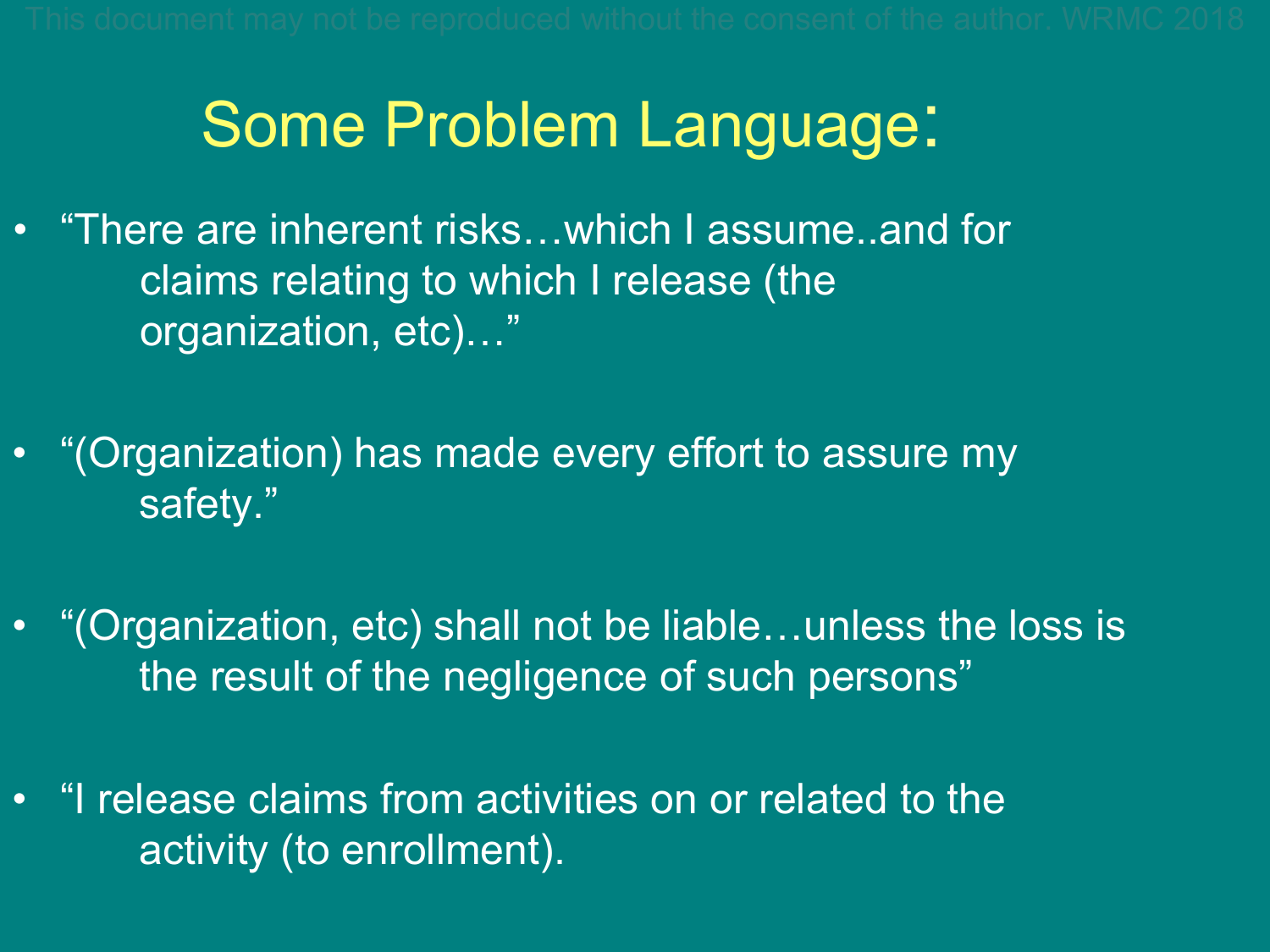### Words Matter (continued):

- "You may examine the course thoroughly".
- "Our thoroughly trained staff…".
- "Every care and attention will be given".
- "We are not liable for injuries not caused by our carelessness".
- "We will be constantly monitoring".
- "The dangers have been minimized".
- "Staff may make mistakes; you may die".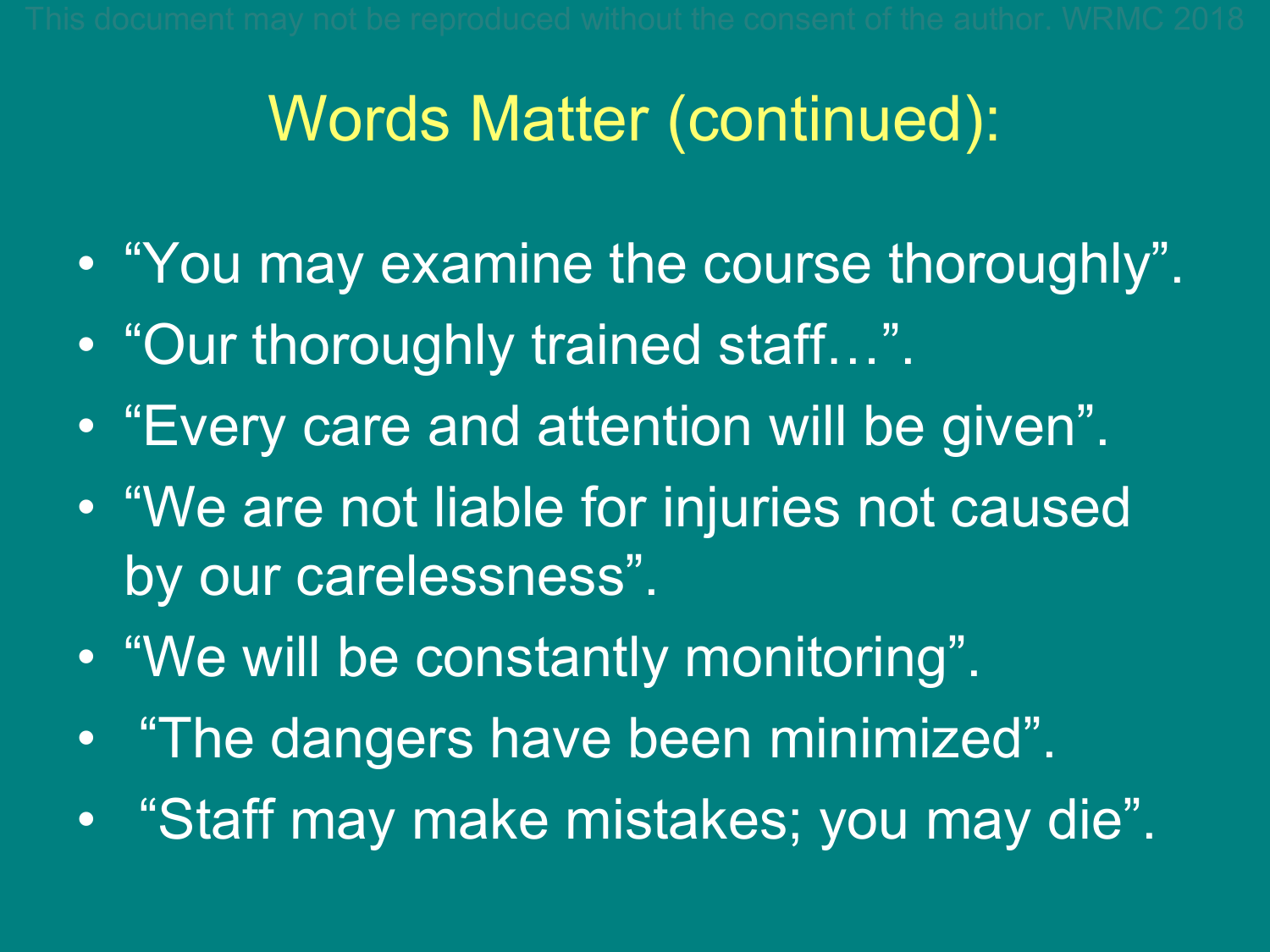#### Some Take-Aways:

This is not a contest Strive for clarity – not too short, or long Check with your lawyer These things work!

Thank you!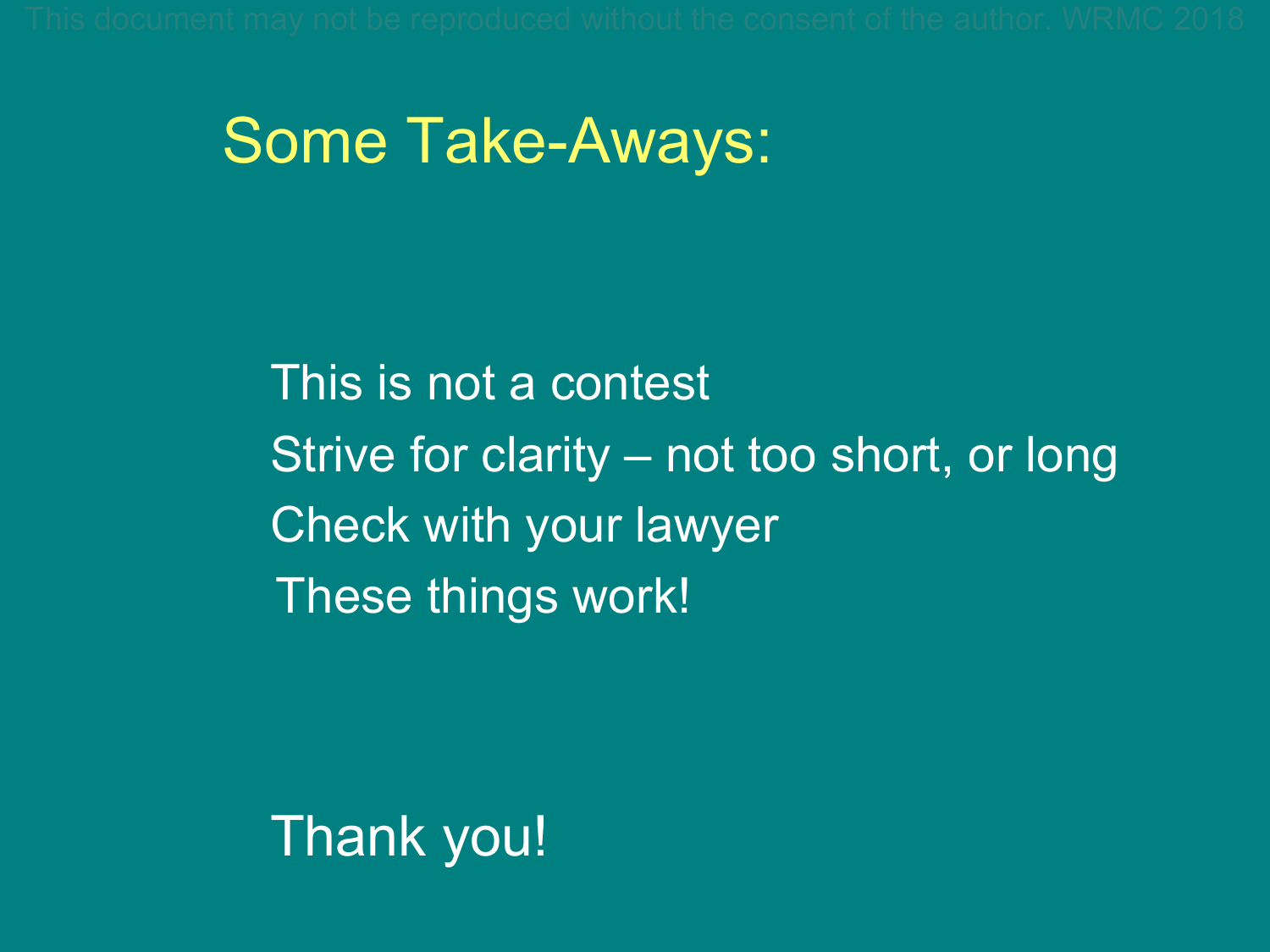### Some Action Items:

• Ask a few typical customers (and parents) to review your agreement for clarity, form, etc.

• Ask your staff to review it, for clarity, accuracy. Instruct them to say nothing which would detract from its intent.